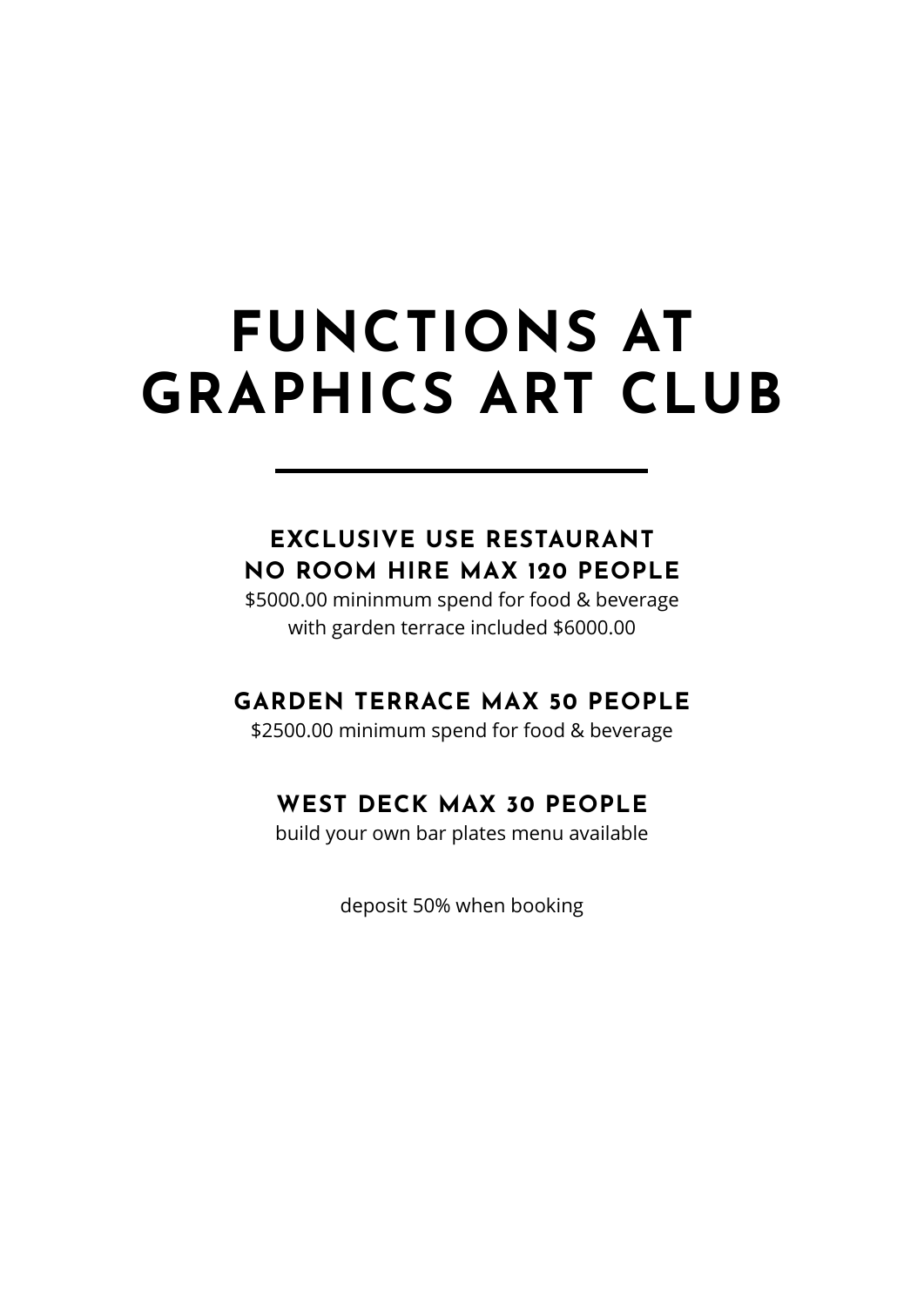# **STAND-UP COCKTAIL PARTIES**

## **COCKTAIL MENU ONE**

### **8 FINGER FOOD SELECTIONS | \$49.90**

### **· FINGER FOOD ·**

**olive & parsley crusted fish goujons** w caper aioli

**flash fried salt & pepper spiced squid** w harissa aioli

**vegetarian spring rolls** w sweet chilli & soya dipping sauce

**mushroom & mozzarella arancini** w garlic aioli

**streaky bacon, cheese & cherry tomato quiche**

**gourmet beef pies** w pea mash

**portuguese spiced chicken skewers** w sour cream & peri peri sauce

**pizza bites** arts supreme & hawaiian or vegetarian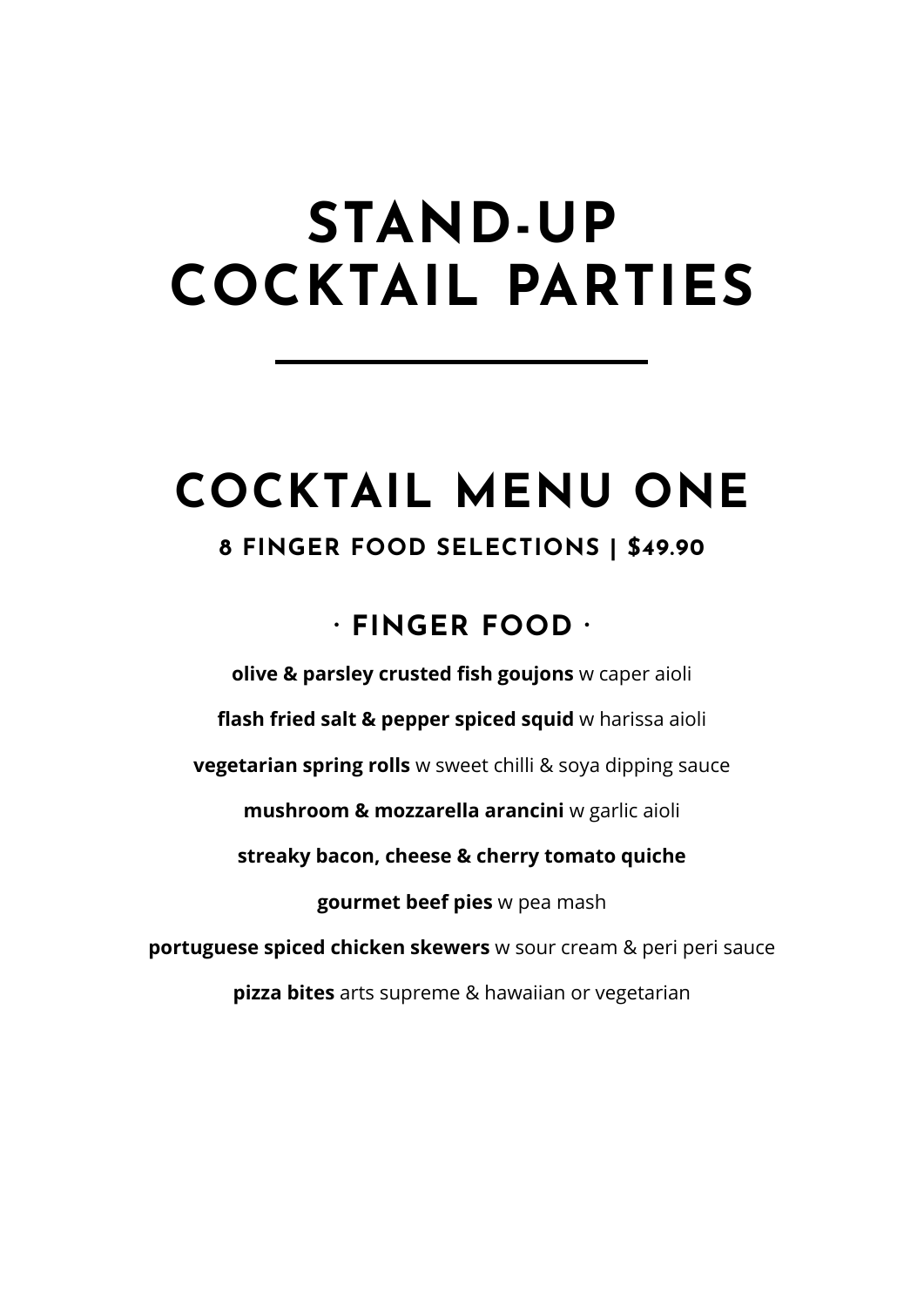## **COCKTAIL MENU TWO**

### **10 SELECTIONS: 5 CANAPES, 5 FINGER FOOD | \$55.90**

### **· FINGER FOOD ·**

**olive & parsley crusted fish goujons** w caper aioli **crispy sesame soya chicken** w hoisin **flash fried salt & pepper spiced squid** w harissa aioli **vegetarian spring rolls** w sweet chilli & soya dipping sauce **mushroom & mozzarella arancini** w garlic aioli **streaky bacon, cheese & cherry tomato quiche cheese & spinach pastizzi gourmet beef pies** w pea mash **portuguese spiced chicken skewers** w sour cream & peri peri sauce **pizza bites** supreme & aloha

### **· CANAPÉS ·**

**mini angus beef burgers** w smoky bacon & aged cheddar **panko crumbed prawns skewers** w sweet chilli sauce **barramundi spring rolls** w infused soya sauce **mini schnitzel burger** w lettuce & aioli **steamed chicken & water chestnut sui mei flash fried salt & pepper spiced squid** w harissa aioli **steamed chicken dim sum** w soya dressing on chinese spoon **caramelised onion & ricotta tart** w smoked salmon **olive & parsley crusted fish's goujons** w caper aioli **sesame soya chicken wonton cups** w hoisin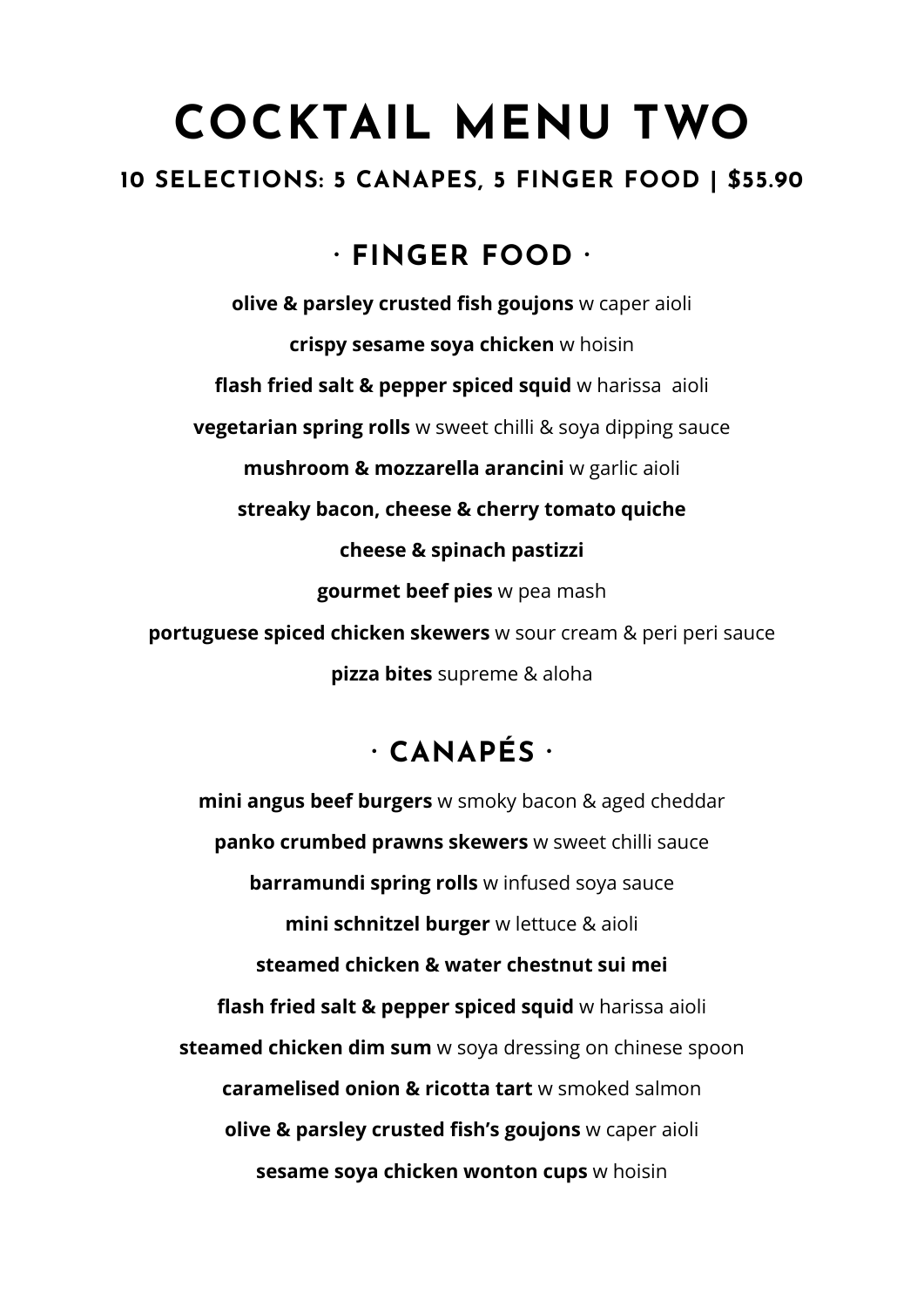# **SET MENUS FOR SIT DOWN FUNCTIONS & GROUP DINING**

## **OPTION ONE**

**3 COURSE | \$55.90 ENTRÉE | MAIN COURSE | DESSERT**

### **2 COURSE | \$50.90 ENTRÉE | MAIN COURSE**

served alternatively

## **· ENTRÉES ·**

**kuzu king prawn** vietnamese rice paper rolls | crispy vegetables | soya mint & sweet chilli

### **cured spanish ham**

goat cheese arancini |romesco tapenade

### **· MAINS ·**

**southern spiced chicken breast** chat potato | sweet corn puree | asparagus | tomato relish

> **ocean trout fillet** chorizo cassoulet | potato | tarragon butter

### **· DESSERT ·**

**sticky date & chocolate pudding** butterscotch sauce | ice cream

**vanilla bean panna cotta** strawberry sauce | caramel popcorn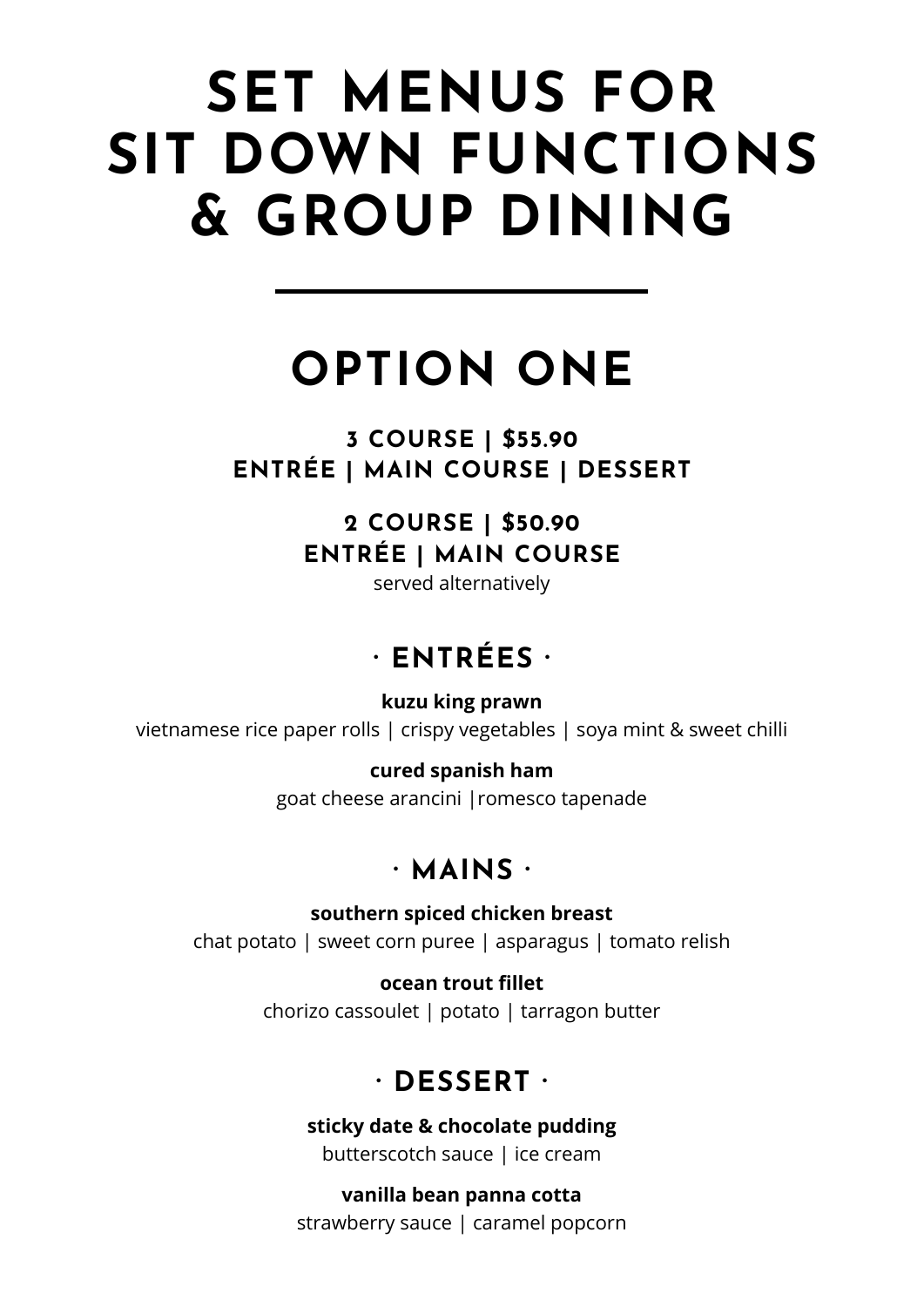## **OPTION TWO**

**3 COURSE | \$65.90 ENTRÉE | MAIN COURSE | DESSERT**

> **2 COURSE | \$60.90 ENTRÉE | MAIN COURSE**

served alternatively

### **· ENTRÉES ·**

**tasmanian smoked salmon** shaved fennel |beetroot &dill rémoulade | radish

#### **char siu pork fillet**

five spice crispy squid |manuka honey dressing

### **· MAINS ·**

#### **roast lamb rump**

sweet potato gratin | snow peas tendrils| roma tomatoes | rosemary jus- lie

#### **cone bay barramundi**

butternut pumpkin | spinach | red pepper emulsion

### **· DESSERT ·**

#### **lemon meringue tart**

strawberry macaroon | ice cream

#### **passion fruit cheesecake**

vanilla anglaise | double cream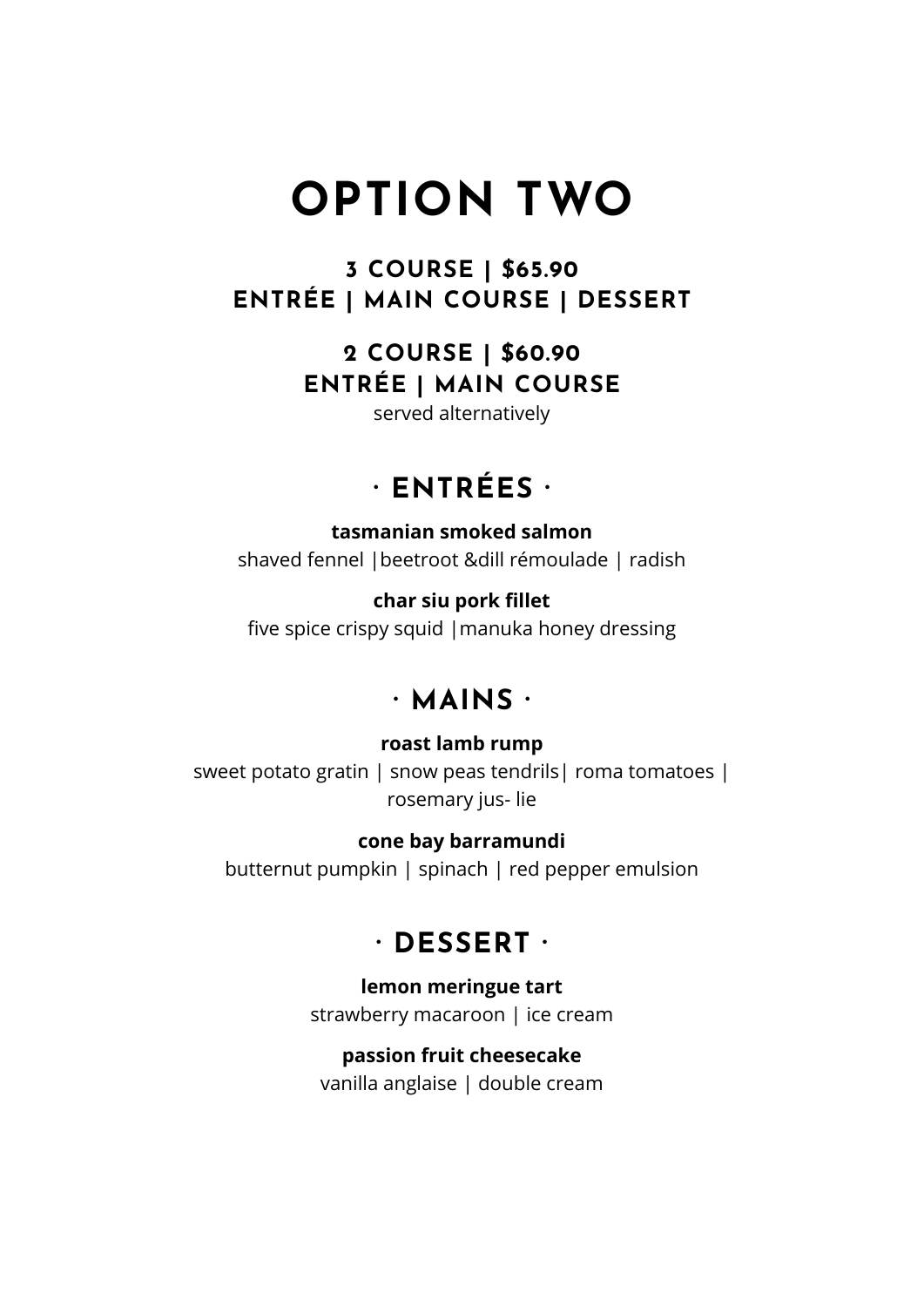# **BEVERAGE PACKAGES**

Our Function Manager will work with you to select all your beverage and service requirements from cocktails to coffee.

Guests can be greeted by a staff member with a welcome drink and/or may order their own drinks from the bar from a pre-nominated selection. For an additional fee, full beverage waiter service is also available. Select your choice of wines for a seated event, and they can be placed on the table or served by a waiter.

Want your own dedicated mixologist? Our terrace bar can be opened and staffed as a cocktail and/or champagne bar for an additional fee. Need coffee? Talk to our function manager to arrange.

### **· BEVERAGE SELECTIONS ·**

draft standard | draft premium

bottle standard | bottle premium

spirits standard | spirits premium

wine premium | wine house | wine bottle

sparkling wine | sparkling wine for toast

cocktails

soft drink postmix | soft drink bottles | juice | mineral water